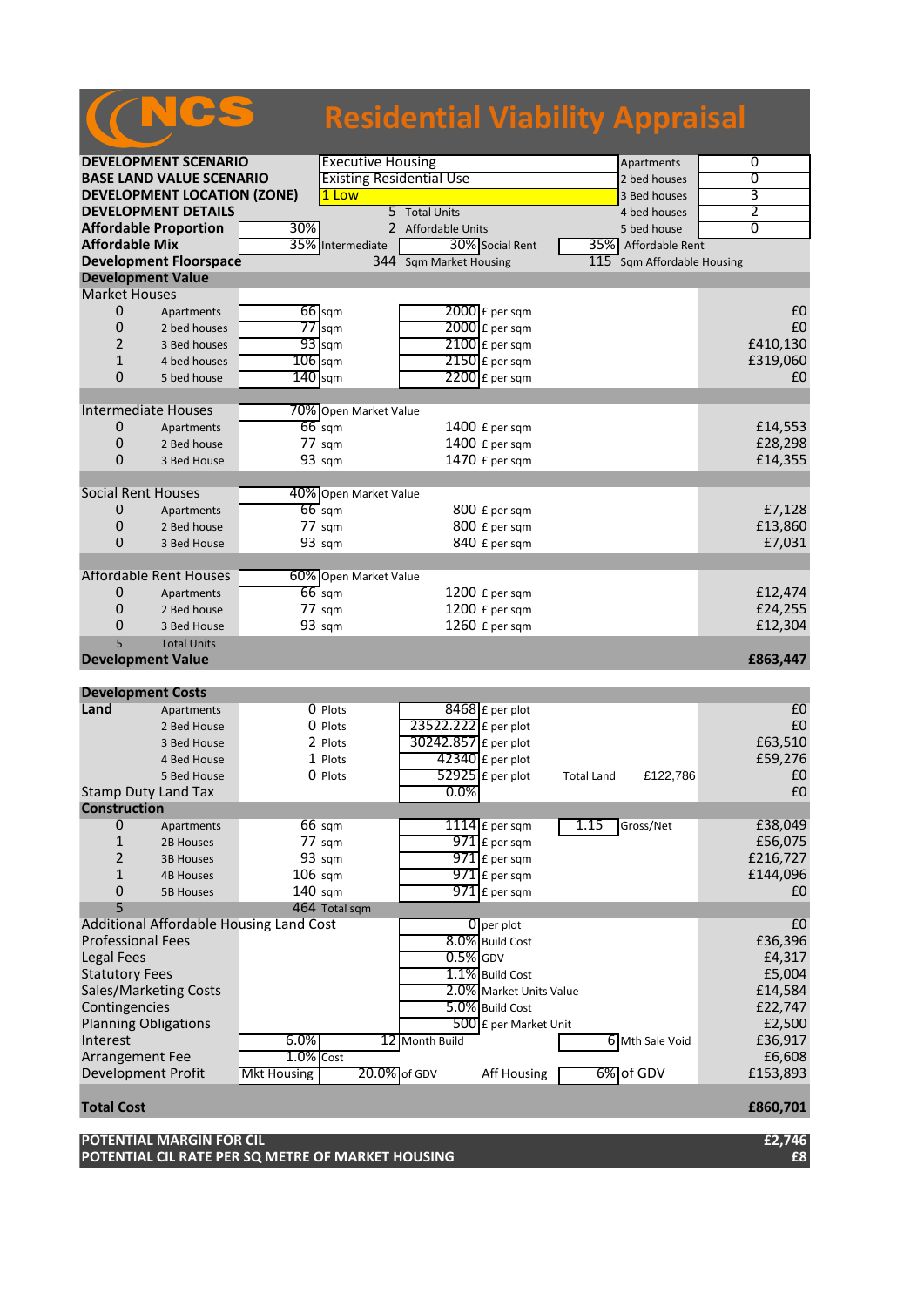## **Residential Viability Appraisal**

| <b>DEVELOPMENT SCENARIO</b>                                 |                               |                  | <b>Executive Housing</b>        |                         |                       | Apartments                    | $\overline{0}$ |
|-------------------------------------------------------------|-------------------------------|------------------|---------------------------------|-------------------------|-----------------------|-------------------------------|----------------|
| <b>BASE LAND VALUE SCENARIO</b>                             |                               |                  | <b>Existing Residential Use</b> |                         |                       | 2 bed houses                  | 0              |
| <b>DEVELOPMENT LOCATION (ZONE)</b>                          |                               |                  | 2 Medium                        |                         |                       | 3 Bed houses                  | 3              |
|                                                             | <b>DEVELOPMENT DETAILS</b>    |                  |                                 | 5 Total Units           |                       | 4 bed houses                  | 2              |
|                                                             | <b>Affordable Proportion</b>  | 30%              |                                 | 2 Affordable Units      |                       | 5 bed house                   | $\overline{0}$ |
| <b>Affordable Mix</b>                                       |                               | 35%              | Intermediate                    |                         | 30% Social Rent       | 35% Affordable Rent           |                |
|                                                             | <b>Development Floorspace</b> |                  |                                 | 344 Sqm Market Housing  |                       | 115 Sqm Affordable Housing    |                |
|                                                             | <b>Development Value</b>      |                  |                                 |                         |                       |                               |                |
| <b>Market Houses</b>                                        |                               |                  |                                 |                         |                       |                               |                |
| 0                                                           | Apartments                    | $66$ sqm         |                                 |                         | $2700$ £ per sqm      |                               | £0             |
| 0                                                           | 2 bed houses                  | 77               | sqm                             |                         | $2700$ $E$ per sqm    |                               | £0             |
| $\overline{2}$                                              | 3 Bed houses                  | $93$ sqm         |                                 |                         | $2775$ $E$ per sqm    |                               | £541,958       |
| 1                                                           | 4 bed houses                  | $106$ sqm        |                                 |                         | $2900$ £ per sqm      |                               | £430,360       |
| $\overline{0}$                                              | 5 bed house                   | $140$ sqm        |                                 |                         | $3015$ $E$ per sqm    |                               | £0             |
|                                                             |                               |                  |                                 |                         |                       |                               |                |
|                                                             | Intermediate Houses           |                  | 70% Open Market Value           |                         |                       |                               |                |
| 0                                                           | Apartments                    | $66$ sqm         |                                 |                         | $1890 f$ per sqm      |                               | £19,647        |
| 0                                                           | 2 Bed house                   | 77 sqm           |                                 |                         | 1890 £ per sqm        |                               | £38,202        |
| $\overline{0}$                                              | 3 Bed House                   | 93 sqm           |                                 |                         | 1942.5 £ per sqm      |                               | £18,969        |
|                                                             |                               |                  |                                 |                         |                       |                               |                |
|                                                             | <b>Social Rent Houses</b>     |                  | 40% Open Market Value           |                         |                       |                               |                |
| 0                                                           | Apartments                    | $66$ sqm         |                                 |                         | $1080 f$ per sqm      |                               | £9,623         |
| $\mathbf 0$                                                 | 2 Bed house                   | 77 sqm           |                                 |                         | 1080 £ per sqm        |                               | £18,711        |
| $\mathbf 0$                                                 | 3 Bed House                   | 93 sqm           |                                 |                         | 1110 £ per sqm        |                               | £9,291         |
|                                                             |                               |                  |                                 |                         |                       |                               |                |
|                                                             | <b>Affordable Rent Houses</b> |                  | 60% Open Market Value           |                         |                       |                               |                |
| 0                                                           | Apartments                    | $66$ sqm         |                                 |                         | 1620 £ per sqm        |                               | £16,840        |
| $\mathbf 0$                                                 | 2 Bed house                   | 77 sqm           |                                 |                         | 1620 £ per sqm        |                               | £32,744        |
| 0                                                           | 3 Bed House                   | 93 sqm           |                                 |                         | 1665 £ per sqm        |                               | £16,259        |
| 5                                                           | <b>Total Units</b>            |                  |                                 |                         |                       |                               |                |
|                                                             | <b>Development Value</b>      |                  |                                 |                         |                       |                               | £1,152,602     |
|                                                             |                               |                  |                                 |                         |                       |                               |                |
|                                                             | <b>Development Costs</b>      |                  |                                 |                         |                       |                               |                |
| Land                                                        | Apartments                    |                  | 0 Plots                         |                         | $17544$ £ per plot    |                               | E <sub>0</sub> |
|                                                             | 2 Bed House                   |                  | 0 Plots                         | 48733.333 £ per plot    |                       |                               | £0             |
|                                                             | 3 Bed House                   |                  | 2 Plots                         | 62657.143 £ per plot    |                       |                               | £131,580       |
|                                                             | 4 Bed House                   |                  | 1 Plots                         |                         | $87720$ £ per plot    |                               | £122,808       |
|                                                             | 5 Bed House                   |                  | 0 Plots                         |                         | $109650$ £ per plot   | <b>Total Land</b><br>£254,388 | £0             |
|                                                             | <b>Stamp Duty Land Tax</b>    |                  |                                 | 3.0%                    |                       |                               | £7,632         |
| <b>Construction</b>                                         |                               |                  |                                 |                         |                       |                               |                |
| $\mathbf 0$                                                 | Apartments                    | $66 \text{ sqm}$ |                                 |                         | $1114$ $E$ per sqm    | 1.15<br>Gross/Net             | £38,049        |
| 1                                                           | 2B Houses                     | 77 sgm           |                                 |                         | $971$ £ per sqm       |                               | £56,075        |
| 2                                                           | 3B Houses                     | 93 sqm           |                                 |                         | $971$ $E$ per sqm     |                               | £216,727       |
| 1                                                           | <b>4B Houses</b>              | $106$ sqm        |                                 |                         | $971$ $E$ per sqm     |                               | £144,096       |
| 0                                                           | <b>5B Houses</b>              | 140 sqm          |                                 |                         | $971$ £ per sqm       |                               | £0             |
| 5                                                           |                               |                  | 464 Total sqm                   |                         |                       |                               |                |
| Additional Affordable Housing Land Cost<br>$14620$ per plot |                               |                  |                                 |                         | £21,930               |                               |                |
| <b>Professional Fees</b>                                    |                               |                  |                                 | 8.0% Build Cost         |                       | £36,396                       |                |
| <b>Legal Fees</b>                                           |                               |                  |                                 | $0.5%$ GDV              |                       |                               | £5,763         |
| <b>Statutory Fees</b>                                       |                               |                  |                                 | 1.1% Build Cost         |                       | £5,004                        |                |
| Sales/Marketing Costs                                       |                               |                  |                                 | 2.0% Market Units Value |                       | £19,446                       |                |
| Contingencies                                               |                               |                  |                                 |                         | 5.0% Build Cost       |                               | £23,844        |
| <b>Planning Obligations</b>                                 |                               |                  |                                 |                         | 500 £ per Market Unit |                               | £2,500         |
| Interest                                                    |                               | 6.0%             |                                 | 12 Month Build          |                       | 6 Mth Sale Void               | £51,373        |
| Arrangement Fee                                             |                               | $1.0\%$ Cost     |                                 |                         |                       |                               | £8,294         |
| Development Profit<br><b>Mkt Housing</b>                    |                               |                  | 20.0% of GDV                    |                         | <b>Aff Housing</b>    | 6% of GDV                     | £205,281       |
|                                                             |                               |                  |                                 |                         |                       |                               |                |

## **Total Cost £1,096,798**

NCS

| POTENTIAL MARGIN FOR CIL                          | £55,804 |
|---------------------------------------------------|---------|
| POTENTIAL CIL RATE PER SQ METRE OF MARKET HOUSING | £162    |